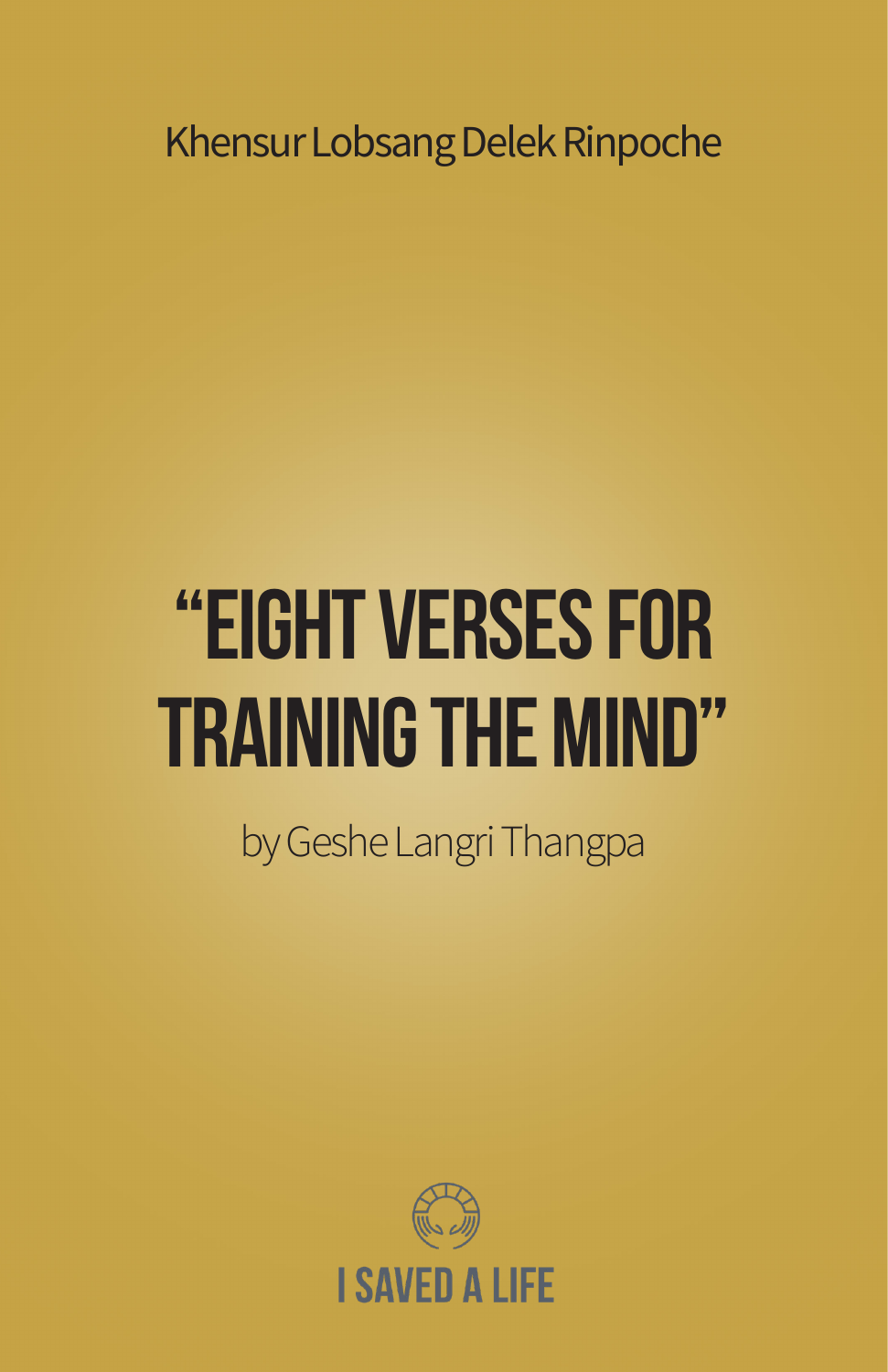## Contents

| LE OTTO STROFE DELLA TRASFORMAZIONE DEL PENSIERO 7 |  |
|----------------------------------------------------|--|
|                                                    |  |



#### **© 2021 I Saved A Life**

#### **Khensur Lobsang Delek Rinpoche Teaching on "Eight Verses for Training the Mind" by Geshe Langri Thangpa**

All rights reserved. No part of this publication may be reproduced, stored in a retrieval system or transmited in any form or by any means, electronic, mechanical, photocopying, recording or otherwise without the prior permision of the publisher.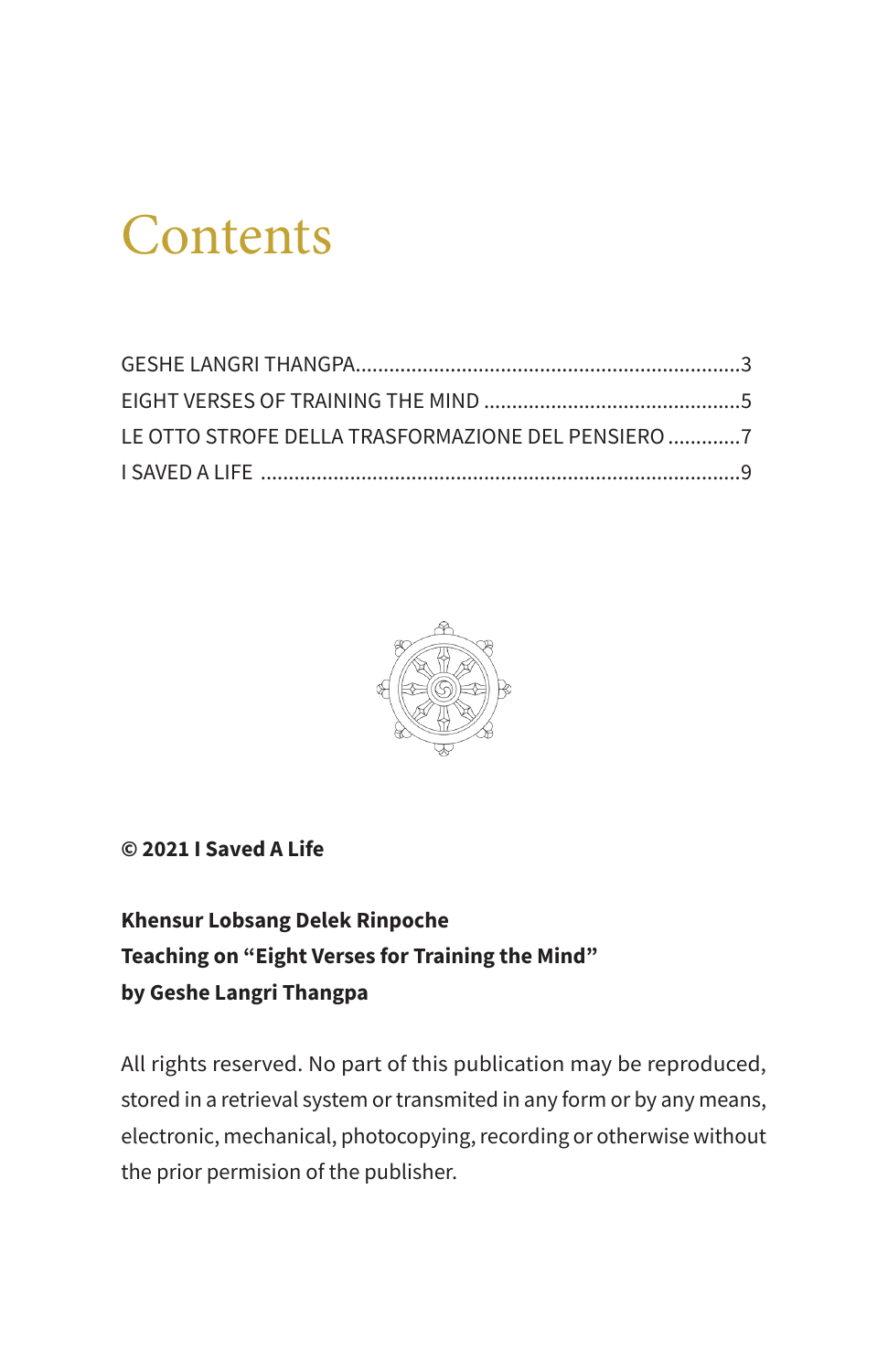# Geshe Langri Thangpa

eshe Langri Thangpa<br>(<sub>Special</sub>) (1054–1123)<br>is an important figure<br>in the lineage of the Kadampa (གླང་རི་ཐང་པ།) (1054–1123) is an important figure in the lineage of the Kadampa and Gelug schools of Tibetan Buddhism. He was born in Phenpo (the land of the Kadampas), as Dorje Senge ( $\leq$ རྗེ་སེང་གེ). His name derives from Langtang, the area in which he is said to have lived. He was a Kadampa master, and disciple of Potowa Rinchen Sel.



Kyabjé Trulshik Rinpoche says:

Among the Kadampa masters, there was one called Geshe Langri Thangpa, who was an incredible teacher and a really great master. He is said to have set the standard for meditation on the defects of samsara. In fact, he was even known as 'Langthangpa Gloomy Face,' because he never ever smiled. Except, that is, on one occasion when a mouse tried to move a piece of turquoise on his mandala plate.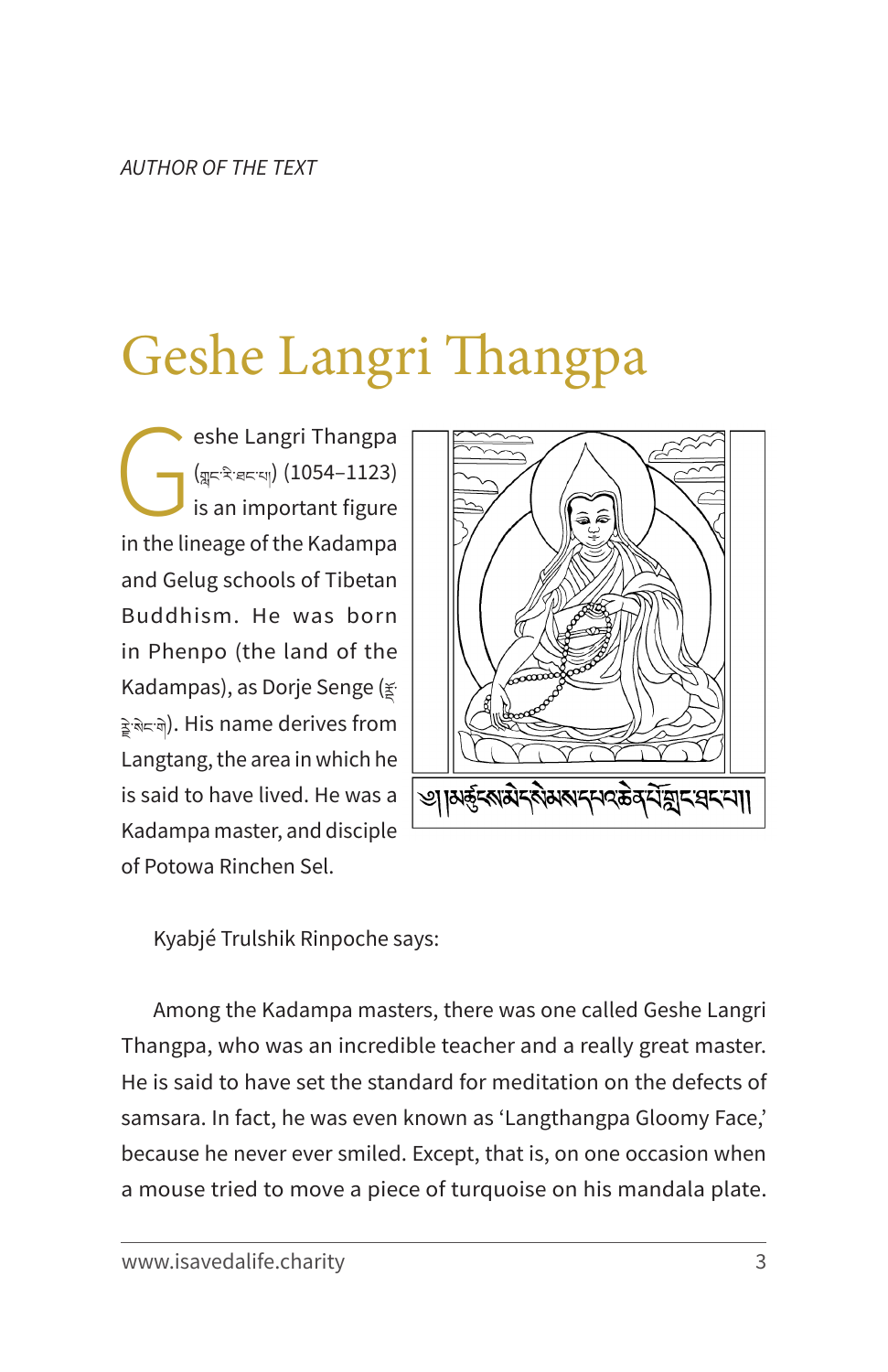

The mouse was trying desperately to push the turquoise but could not manage, so he called over another mouse to come and help him and together they tried to move it. That made Langri Thangpa smile, it is said, but apart from that, he had a permanently gloomy expression, and so people used to call him "gloomy face." Once, it is said, his attendant told him how people were calling him "gloomy face" because he never smiled, and he replied, "When I think about all the endless suffering in the different realms of samsara, how could I ever possibly smile?"

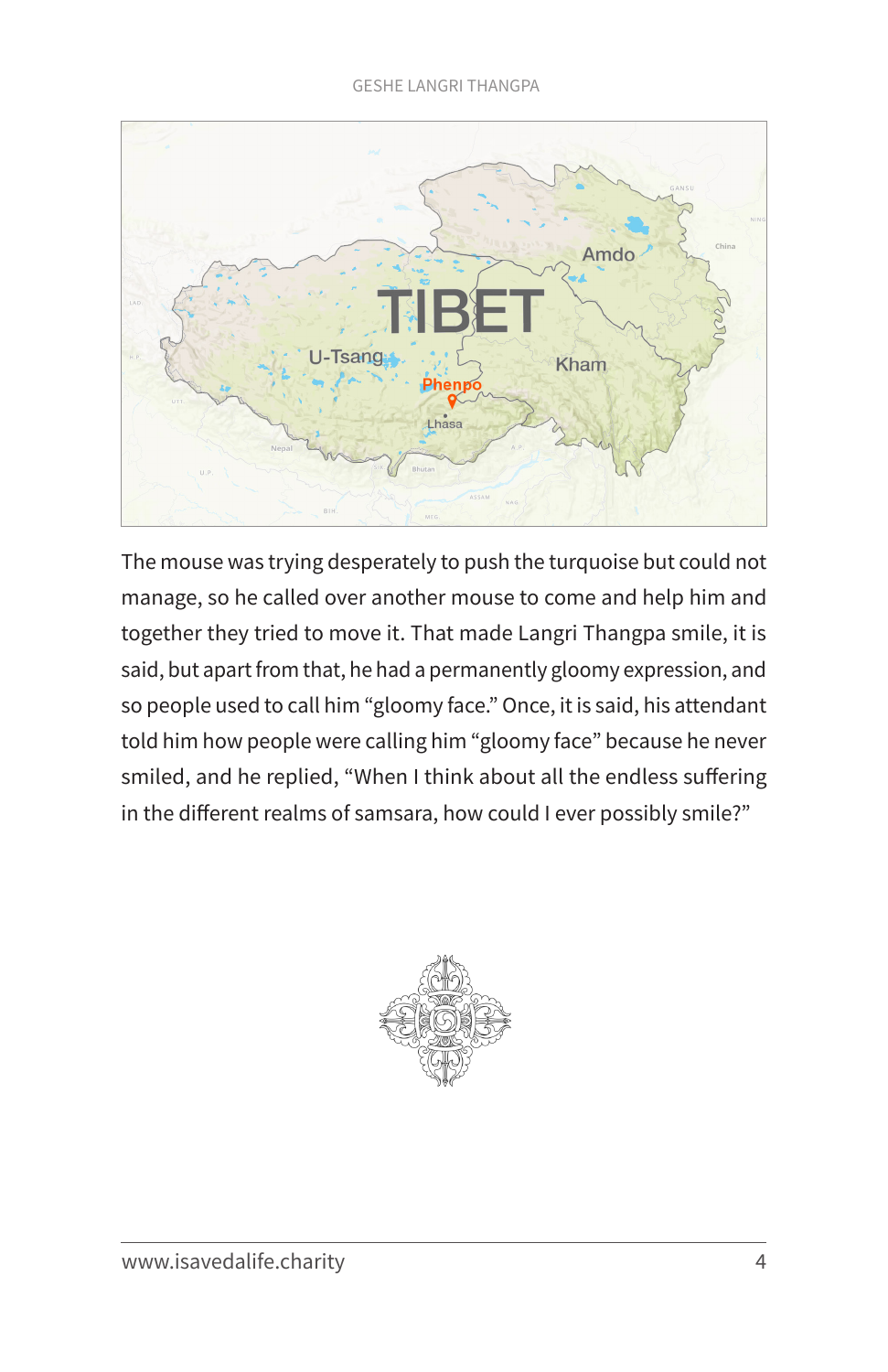### Eight Verses of Training the Mind

### *by Geshe Langri Thangpa*

By thinking of all sentient beings As more precious than a wish-fulfilling jewel For accomplishing the highest aim, I will always hold them dear.

Whenever I'm in the company of others, I will regard myself as the lowest among all, And from the depths of my heart Cherish others as supreme.

In my every action, I will watch my mind, And the moment destructive emotions arise, I will confront them strongly and avert them, Since they will hurt both me and others.

Whenever I see ill-natured beings, Or those overwhelmed by heavy misdeeds or suffering, I will cherish them as something rare, As though I'd found a priceless treasure.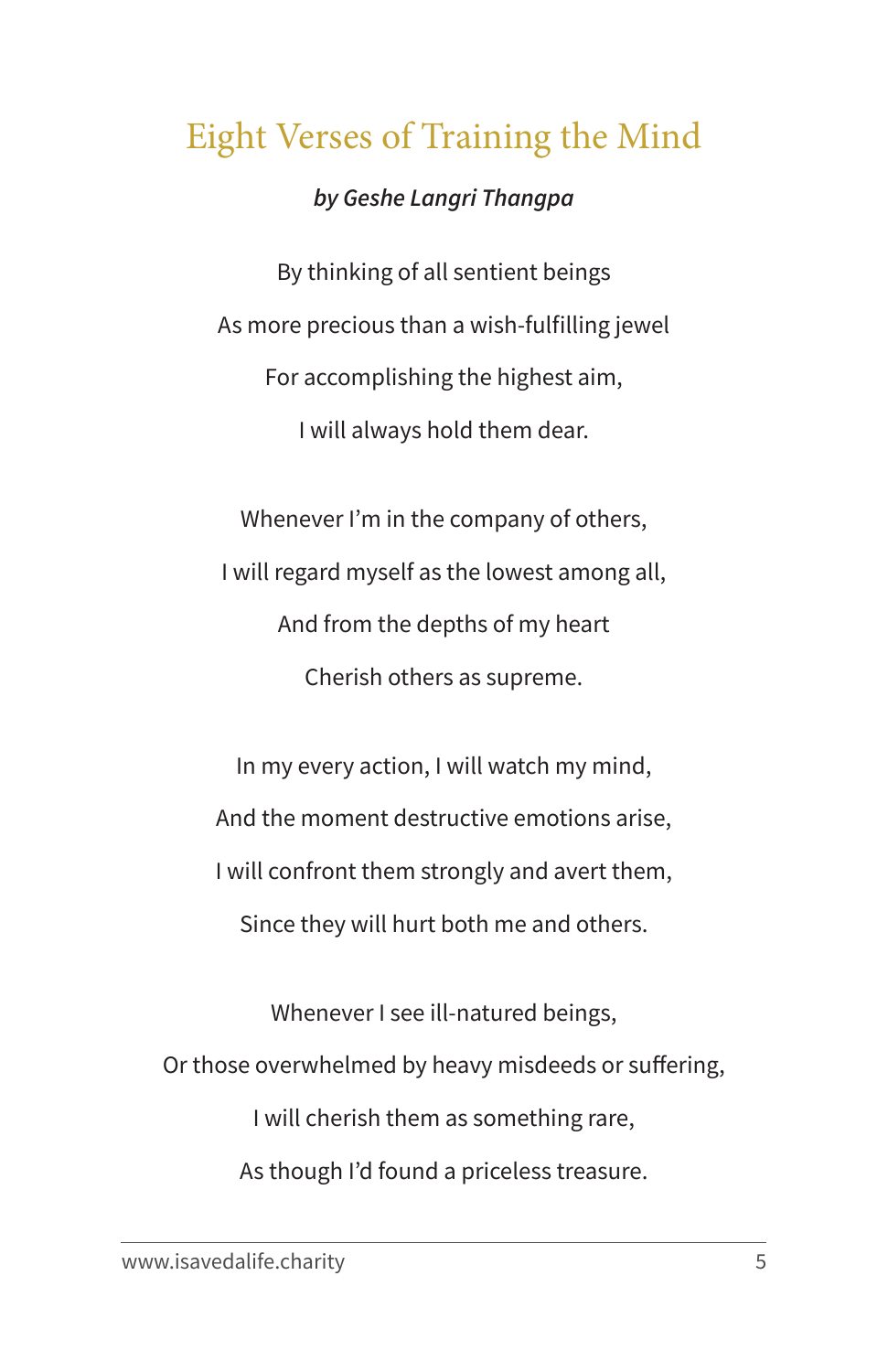Whenever someone out of envy Does me wrong by attacking or belittling me, I will take defeat upon myself, And give the victory to others.

Even when someone I have helped, Or in whom I have placed great hopes Mistreats me very unjustly, I will view that person as a true spiritual teacher.

In brief, directly or indirectly, I will offer help and happiness to all my mothers, And secretly take upon myself All their hurt and suffering.

I will learn to keep all these practices Untainted by thoughts of the eight worldly concerns. May I recognize all things as like illusions, And, without attachment, gain freedom from bondage.

*Rigpa Translations. Revised 2012.*

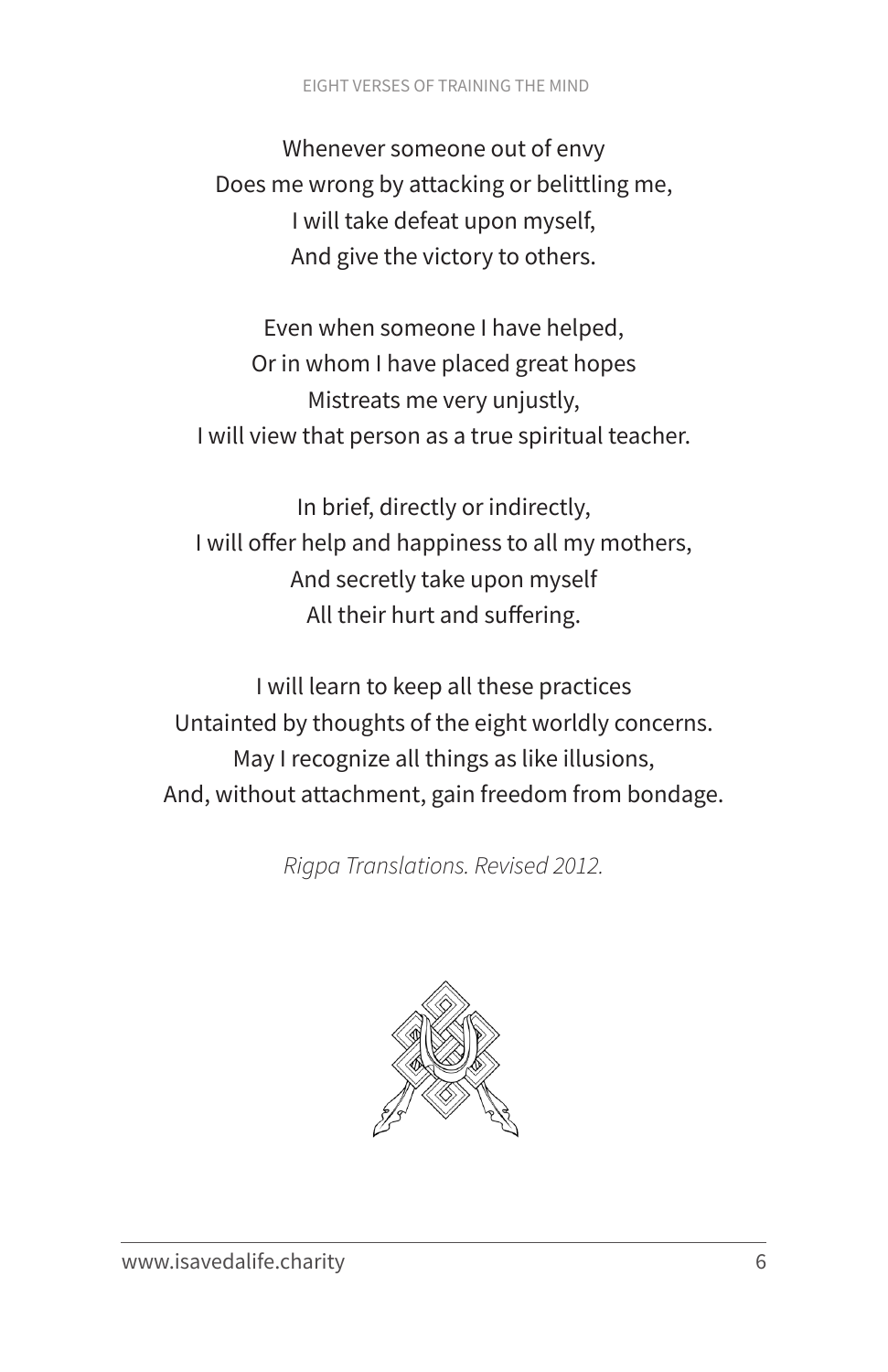### Le otto strofe della Tasformazione del Pensiero *di Geshe Langri Thangpa*

Le otto strofe della Trasformazione del Pensiero Poichè sono determinato a ottenere il massimo benessere per tutti gli esseri, che sono superiori alla gemma che esaudisce i desideri avrò costantemente cura di loro che di me stesso.

Quando sono in compagnia di altre persone, considererò me stesso come il meno importante, e nel profondo del cuore mi prenderò cura di loro, come se fossero gli esseri più elevati.

Esaminando con attenzione la mia mente, in tutte le azioni che compio affronterò ed eliminerò al suo primo apparire ogni difetto mentale, prima che possa nuocere a me stesso e agli altri.

Quando devo affrontare un essere malvagio preda di intense sofferenze e gravi mancanze, mi terrò caro un simile individuo, così raro a trovarsi, come se avessi scoperto un prezioso tesoro.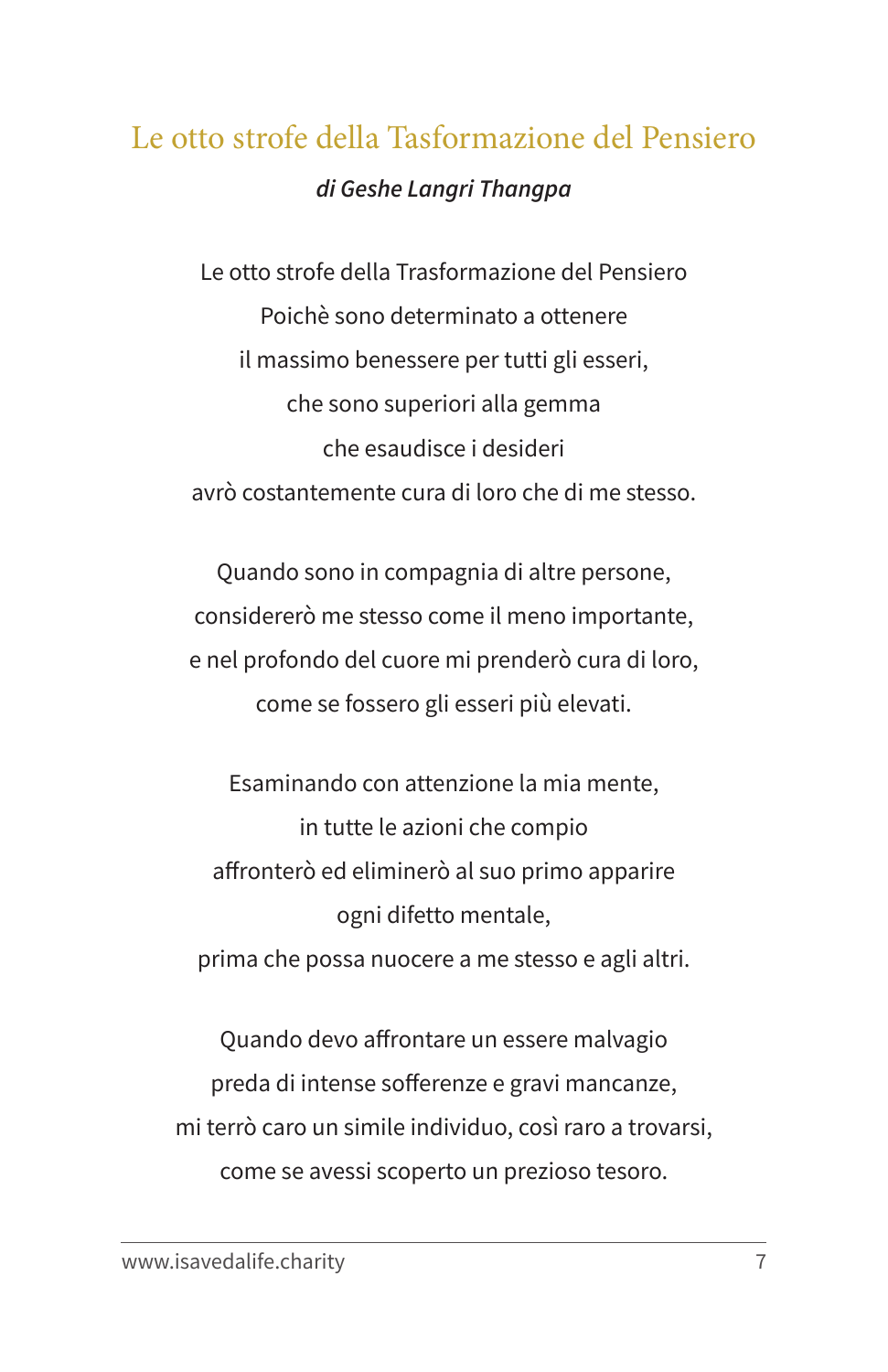#### LE OTTO STROFE DELLA TRASFORMAZIONE DEL PENSIERO

Quando altri, dominati dalla gelosia, mi maltrattano, mi insultano e così via, accetterò le loro dure parole e offrirò loro la vittoria.

Quando qualcuno che ho aiutato e in cui ho riposto grandi speranze mi infligge un danno estremamente grave, considererò costui il mio supremo maestro spirituale.

In breve, offrirò i benefici e la felicità a tutte le madri esseri senzienti, sia in questa vita sia nelle future, e in segreto prenderò su di me ogni male e ogni sofferenze delle mie madri.

Inoltre, non avendo contaminato tutto ciò con le inpurità degli otto sentimenti (mondani), e percependo ogni fenomeno come illusorio, privo di attaccamenti mi libererò dalla schiavitù (dell'esistenza condizionata).

*Testo tratto da 'Cambiare la mente, consigli di un maestro spirituale', di Ghesce Rabten e Ghesce Dharghie, Edizione Chiara Luce.* 

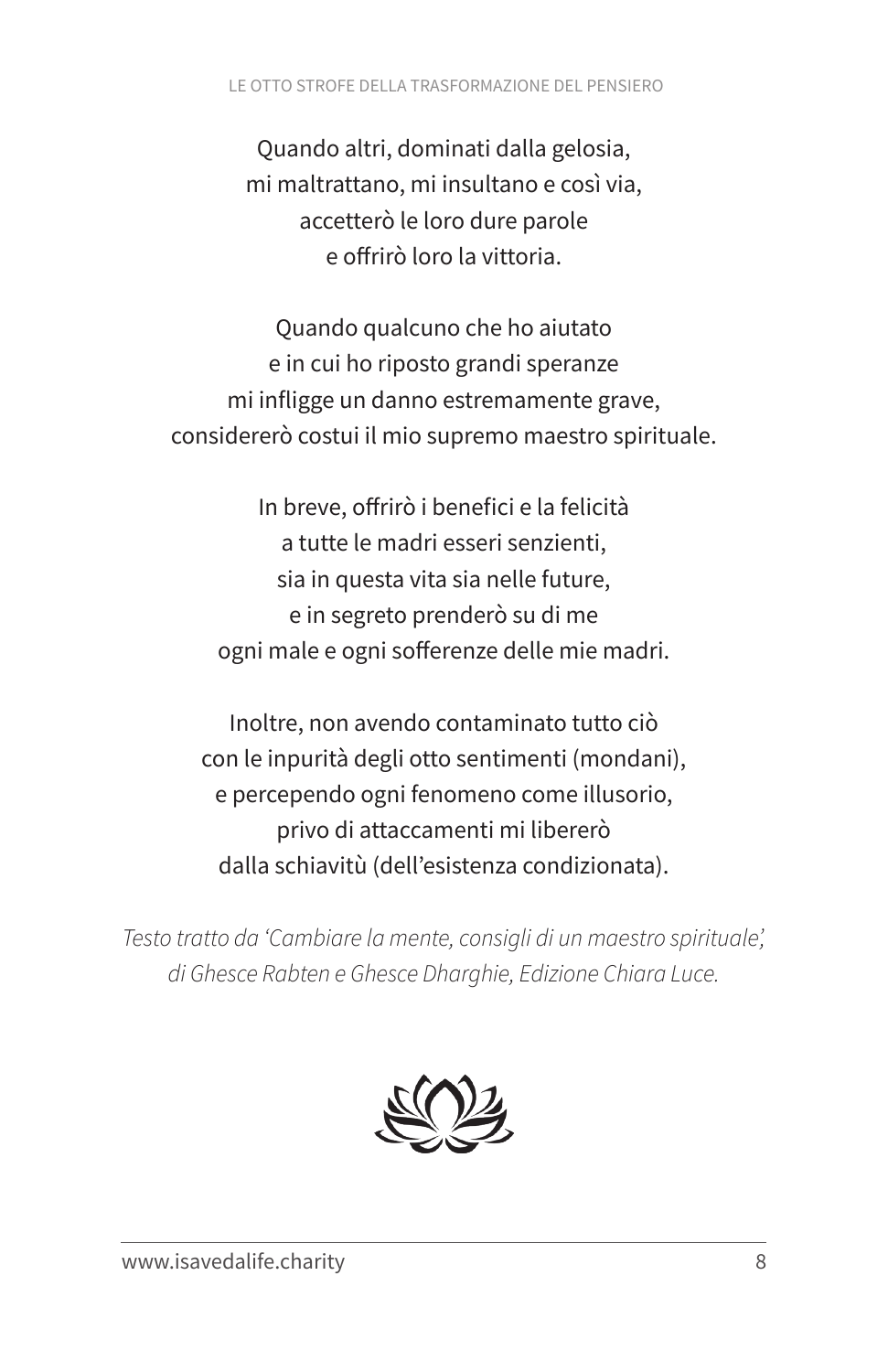*THE ORGANISER*

# I Saved A Life



here are nearly 26 million refugees around the world who are denied a nationality through no fault of their own, and thus are being withheld basic resources like education, proper nutrition, and tools to live a healthy lif here are nearly 26 million refugees around the world who are denied a nationality through no fault of their own, and thus are being withheld basic resources like education, proper nutrition, in the midst of the COVID-19 pandemic making it extremely hard for these people to find work and support their families in their already dire circumstances. When parents are responsible for feeding their children with less than €4.70 a day (and in many cases, their own parents as well), the challenge is real.

Our goal is to offset this imbalance by directly providing these essential needs not just to refugees but to everyone in their neighboring communities that experience the same harsh inequities. Across India, we